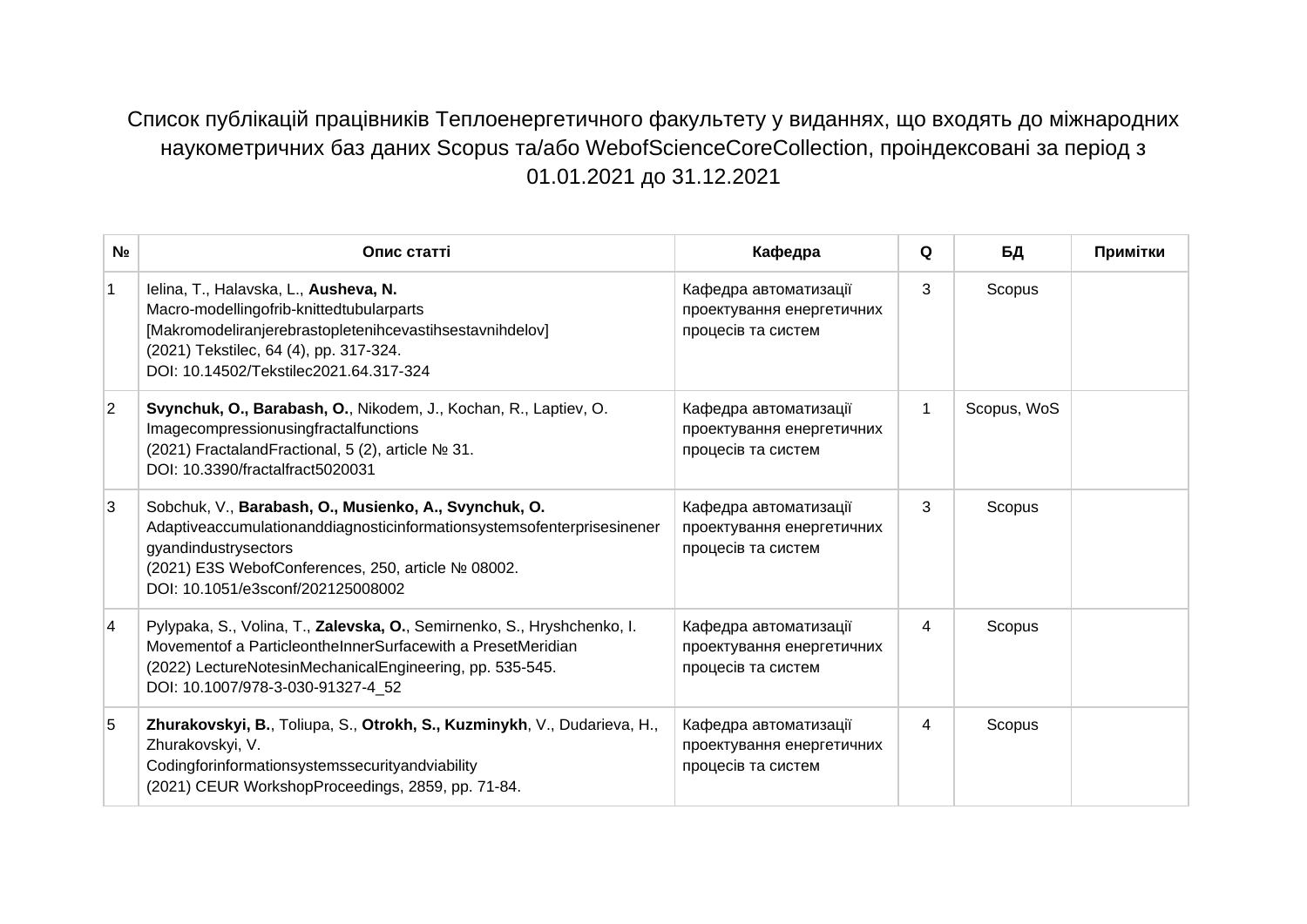| N∘        | Опис статті                                                                                                                                                                                                                                                                                                                                                | Кафедра                                                                  | Q              | БД         | Примітки |
|-----------|------------------------------------------------------------------------------------------------------------------------------------------------------------------------------------------------------------------------------------------------------------------------------------------------------------------------------------------------------------|--------------------------------------------------------------------------|----------------|------------|----------|
| 6         | Glyva, V., Bakharev, V., Kasatkina, N., Levchenko, O., Levchenko, L.,<br>Burdeina, N., Guzii, S., Panova, O., Tykhenko, O., Biruk, Y.<br>DesignOfLiquidCompositeMaterialsForShieldingElectromagneticFields<br>(2021) Eastern-EuropeanJournalofEnterprise Technologies, 3 (6-111), pp.<br>25-31.<br>DOI: 10.15587/1729-4061.2021.231479                     | Кафедра автоматизації<br>проектування енергетичних<br>процесів та систем | $\overline{c}$ | Scopus     |          |
| $\vert$ 7 | Zaporozhets, O., Levchenko, L.<br>Accuracyofnoise-power-<br>distancedefinitiononresultsofsingleaircraftnoiseeventcalculation<br>(2021) Aerospace, 8 (5), art. no. 121.<br>DOI: 10.3390/aerospace8050121                                                                                                                                                    | Кафедра автоматизації<br>проектування енергетичних<br>процесів та систем | $\overline{2}$ | <b>WoS</b> |          |
| 8         | Sobchuk, V., Olimpiyeva, Y., Musienko, A., Sobchuk, A.<br>Ensuringthepropertiesoffunctionalstabilityofmanufacturingprocessesbasedo<br>ntheapplicationofneuralnetworks<br>(2021) CEUR WorkshopProceedings, 2845, pp. 106-116.                                                                                                                               | Кафедра автоматизації<br>проектування енергетичних<br>процесів та систем | 4              | Scopus     |          |
| 9         | Statyvka, Y., Kyrychenko, H., Strelko, O., Berdnychenko, Y.<br>Controloftechnologicalprocessesusing A<br>fuzzycontrollerofthesystemformanagementofcargodeliverybyrailway<br>(2021) ActaScientiarumPolonorum, AdministratioLocorum, 20 (3), pp. 241-<br>251.<br>DOI: 10.31648/aspal.6808                                                                    | Кафедра автоматизації<br>проектування енергетичних<br>процесів та систем | 4              | Scopus     |          |
| 10        | Voloshchuk, V., Gullo, P., Nikiforovich, E., Buyak, N.<br>Simulationandexergyanalysisof a refrigerationsystemusinganopen-<br>sourceweb-basedinteractivetool-<br>comparisonoftheconventionalapproachand a<br>noveloneforavoidableexergydestructionestimation<br>(2021) AppliedSciences (Switzerland), 11 (23), art. no. 11535.<br>DOI: 10.3390/app112311535 | Кафедра автоматизації<br>теплоенергетичних процесів                      | $\overline{2}$ | Scopus     |          |
| 11        | Lakhno, V., Sahun, A., Khaidurov, V., Kasatkin, D., Liubytskyi, S.                                                                                                                                                                                                                                                                                         | Кафедра автоматизації                                                    | 4              | Scopus     |          |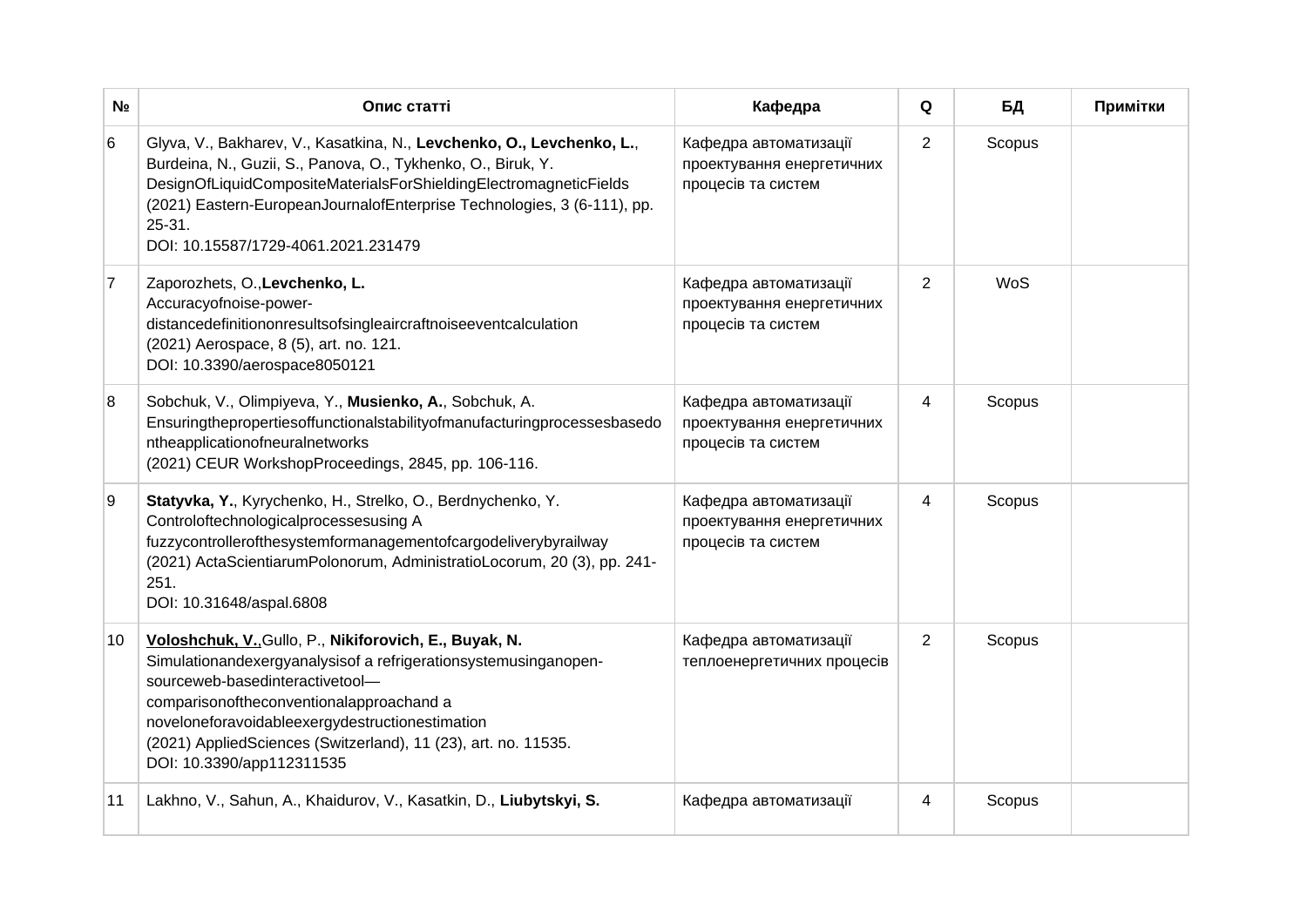| N∘ | Опис статті                                                                                                                                                                                                                                                                                                   | Кафедра                                                             | Q              | БД          | Примітки |
|----|---------------------------------------------------------------------------------------------------------------------------------------------------------------------------------------------------------------------------------------------------------------------------------------------------------------|---------------------------------------------------------------------|----------------|-------------|----------|
|    | Modelofoperationsystem'sincidentsforecasting<br>(2021) CEUR WorkshopProceedings, 2923, pp. 289-294.                                                                                                                                                                                                           | теплоенергетичних процесів                                          |                |             |          |
| 12 | Vozniuk, M., Pis'mennyi, E., Terekh, A., Baranyuk, A., Kondratyuk, V.<br>FlowStructureDefinitionInTheBundlesOfFlatovalTubesWithIncompleteFinnin<br>gUnderConditionsOfNaturalDraft<br>(2020) Eastern-EuropeanJournalofEnterprise Technologies, 5 (8-107), pp.<br>74-79.<br>DOI: 10.15587/1729-4061.2020.214712 | Кафедра атомних<br>електричних станцій та<br>інженерної теплофізики | $\overline{2}$ | Scopus      |          |
| 13 | Bondar, B.M., Gorbachenko, O.M., Leshchenko, B.Y., Kadenko, I.M.,<br>Plujko, V.A., Solodovnyk, K.M.<br>Gamma-rayspectrumfromCdinducedbyfastneutronsinindoorexperiments<br>(2021) NuclearPhysics A, 1010, art. no. 122192.<br>DOI: 10.1016/j.nuclphysa.2021.122192                                             | Кафедра атомних<br>електричних станцій та<br>інженерної теплофізики | $\overline{2}$ | Scopus, WoS |          |
| 14 | Nikolaenko, Y.E., Pekur, D.V., Sorokin, V.M., Kravets, V.Y., Melnyk, R.S.,<br>Lipnitskyi, L.V., Solomakha, A.S.<br>Experimentalstudyoncharacteristicsofgravityheatpipewiththreadedevaporato<br>r<br>(2021) ThermalScienceandEngineeringProgress, 26, art. no. 101107.<br>DOI: 10.1016/j.tsep.2021.101107      | Кафедра атомних<br>електричних станцій та<br>інженерної теплофізики | 1              | Scopus      |          |
| 15 | Tuz, V.O., Lebed, N.L.<br>Heatandmasstransferduringadiabaticfluidboilinginchannelsofcontactexchan<br>gers<br>(2021) Applied Thermal Engineering, 185, art. no. 116383.<br>DOI: 10.1016/j.applthermaleng.2020.116383                                                                                           | Кафедра атомних<br>електричних станцій та<br>інженерної теплофізики | 1              | Scopus      |          |
| 16 | Tuz, V.O., Lebed, N.L.<br>Heatandmasstransferintwo-phaseannularflowsinchannelswithcapillary-<br>porouswallsunderfirst-typeboundaryconditions<br>(2021) ThermalScienceandEngineeringProgress, 23, art. no. 100907.<br>DOI: 10.1016/j.tsep.2021.100907                                                          | Кафедра атомних<br>електричних станцій та<br>інженерної теплофізики | $\mathbf{1}$   | Scopus      |          |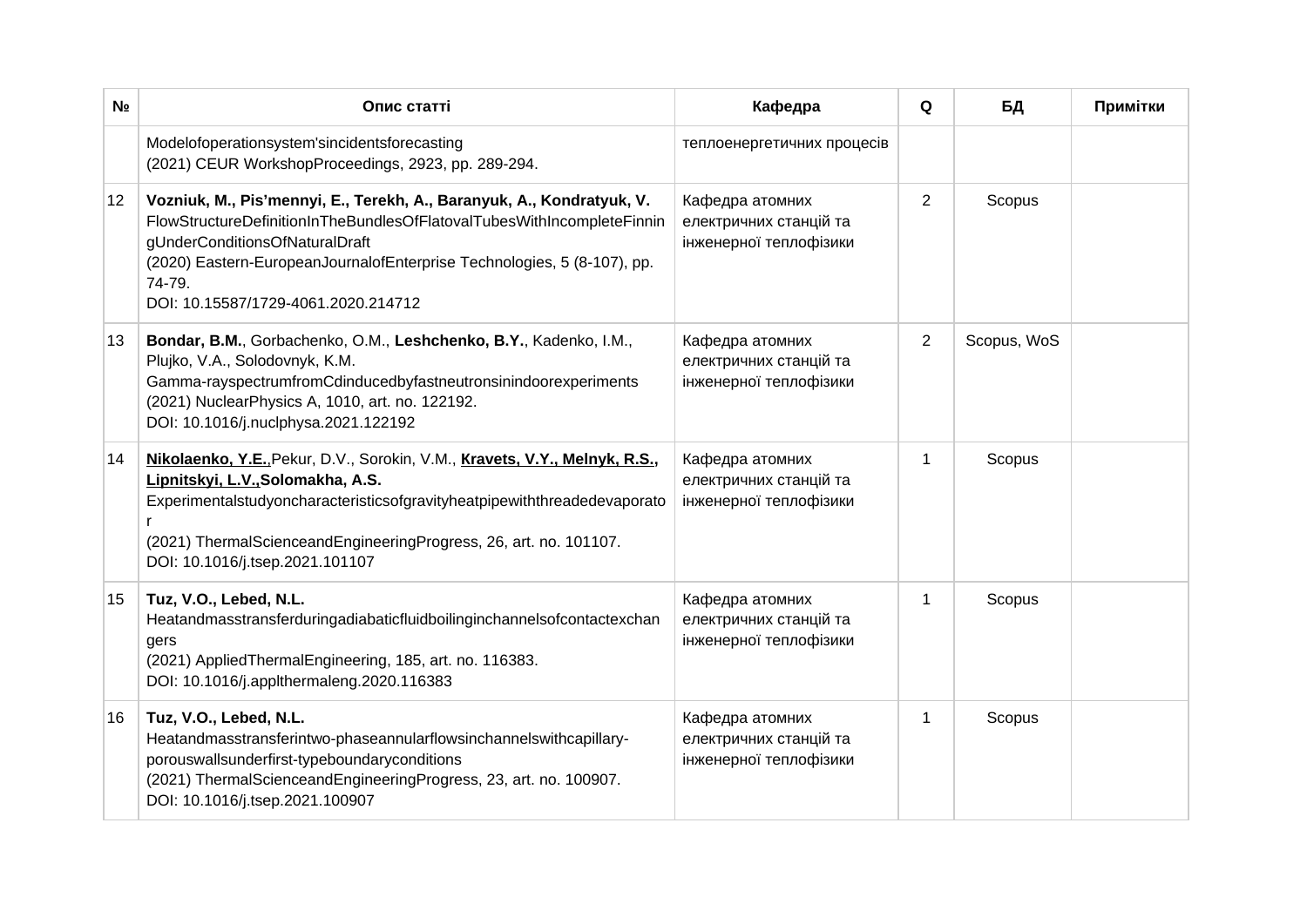| N∘ | Опис статті                                                                                                                                                                                                                                                                                                                                                | Кафедра                                                             | Q | БД          | Примітки                          |
|----|------------------------------------------------------------------------------------------------------------------------------------------------------------------------------------------------------------------------------------------------------------------------------------------------------------------------------------------------------------|---------------------------------------------------------------------|---|-------------|-----------------------------------|
| 17 | Kornaga, V.I., Pekur, D.V., Kolomzarov, Y.V., Kostylyov, V.P., Sorokin,<br>V.M., Korkishko, R.M., Nikolaenko, Y.E.<br>Intelligencesystemformonitoringandgoverningtheenergyefficiencyofsolarpan<br>elstopower LED luminaires<br>(2021) SemiconductorPhysics, QuantumElectronicsandOptoelectronics, 24<br>(2), pp. 200-209.<br>DOI: 10.15407/spgeo24.02.200  | Кафедра атомних<br>електричних станцій та<br>інженерної теплофізики | 4 | Scopus, Wos |                                   |
| 18 | Pekur, D.V., Sorokin, V.M., Nikolaenko, Y.E.<br>Featuresofwall-mountedluminaireswithdifferenttypesoflightsources<br>(2020) Electrica, 21 (1), pp. 32-40.<br>DOI: 10.5152/electrica.2020.20017                                                                                                                                                              | Кафедра атомних<br>електричних станцій та<br>інженерної теплофізики | 3 | Scopus      |                                   |
| 19 | Voloshchuk, V., Gullo, P., Nikiforovich, E., Buyak, N.<br>Simulationandexergyanalysisof a refrigerationsystemusinganopen-<br>sourceweb-basedinteractivetool-<br>comparisonoftheconventionalapproachand a<br>noveloneforavoidableexergydestructionestimation<br>(2021) AppliedSciences (Switzerland), 11 (23), art. no. 11535.<br>DOI: 10.3390/app112311535 | Кафедра атомних<br>електричних станцій та<br>інженерної теплофізики | 2 | Scopus      | Співавтори з<br>різн. каф.<br>ТЕФ |
| 20 | Solomakha, A.S., Anatychuk, L.I., Rifert, V.G., Barabash, P.A., Usenko,<br>V., Petrenko, V.<br>Thermaldistillationsystemfordeepspacemissions: Rationaleforthechoice<br>(2020) ProceedingsoftheInternationalAstronauticalCongress, IAC, 2020-<br>October.                                                                                                   | Кафедра теплоенергетики                                             | 4 | Scopus      |                                   |
| 21 | Bezrodny, M.K., Misiura, T.O.<br>Theheatpumpsystemforventilationandairconditioninginsidetheproductionare<br>awithanexcessiveinternalmoisturegeneration<br>(2020) EurasianPhysicalTechnicalJournal, 17 (2), pp. 78-86.<br>DOI: 10.31489/2020NO2/78-86                                                                                                       | Кафедра теплоенергетики                                             | 4 | Scopus      |                                   |
| 22 | Bovsunovsky, A., Soroka, E.                                                                                                                                                                                                                                                                                                                                | Кафедра теплоенергетики                                             | 4 | Scopus      |                                   |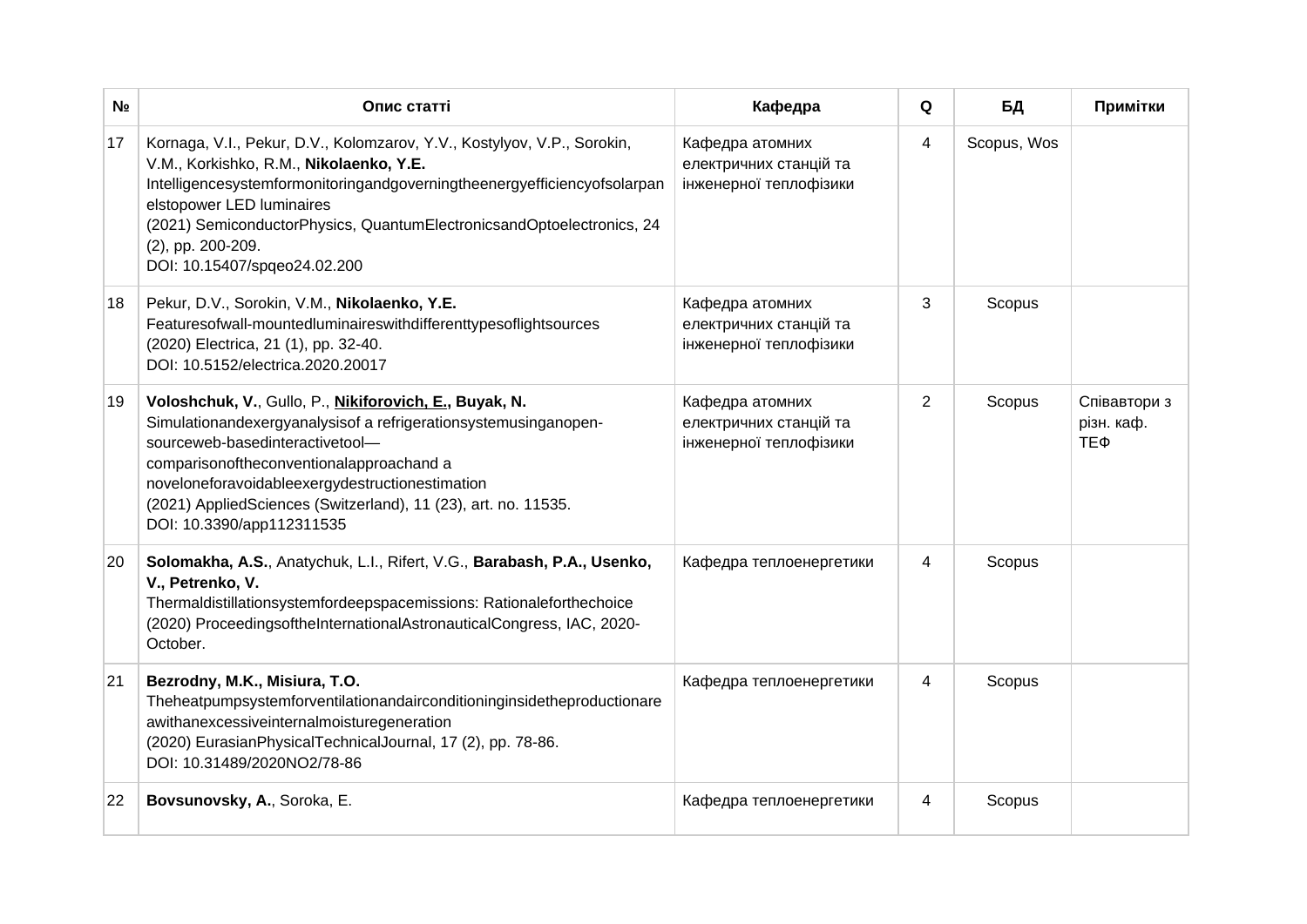| N∘ | Опис статті                                                                                                                                                                                                                                                                                                       | Кафедра                 | Q              | БД     | Примітки                            |
|----|-------------------------------------------------------------------------------------------------------------------------------------------------------------------------------------------------------------------------------------------------------------------------------------------------------------------|-------------------------|----------------|--------|-------------------------------------|
|    | SensitivityofDampingforDiagnosticsofDamageinStructure<br>(2021) LectureNotesinMechanicalEngineering, pp. 179-189.<br>DOI: 10.1007/978-981-15-9893-7 12                                                                                                                                                            |                         |                |        |                                     |
| 23 | Chernousenko, O., Butovsky, L., Hranovska, O., Moroz, O.,<br>Starchenko, O.<br>DeterminingBasicCharacteristicsOfStabilizerMicroTorchBurnersForTheCom<br>bustionOfBallastedFuelGases<br>(2021) Eastern-EuropeanJournalofEnterprise Technologies, 5 (8-113), pp.<br>$51-65.$<br>DOI: 10.15587/1729-4061.2021.242984 | Кафедра теплоенергетики | $\overline{2}$ | Scopus |                                     |
| 24 | Chernousenko, O., Peshko, V., Marisyuk, B., Bovsunovsky, A.<br>EstimationofSteamTurbineShaftsFatigueDamageCausedbyTorsionalVibrati<br>ons<br>(2021) LectureNotesinMechanicalEngineering, pp. 533-541.<br>DOI: 10.1007/978-981-15-9893-7 39                                                                        | Кафедра теплоенергетики | 4              | Scopus |                                     |
| 25 | Kaglyak, O., Romanov, B., Romanova, K., Myrgorod, O., Ruban, A.,<br>Shvedun, V.<br>Repeatabilityofsheetmaterialformationresultsandinterchangeabilityofprocess<br>ingmodesatmulti-passlaserformation<br>(2021) MaterialsScienceForum, 1038 MSF, pp. 15-24.<br>DOI: 10.4028/www.scientific.net/MSF.1038.15          | Кафедра теплоенергетики | 4              | Scopus |                                     |
| 26 | Kaglyak, O., Romanov, B., Romanova, K., Tsapko, N.<br>Stress-strainstateandstructural-<br>phasetransformationsofmetalarticlesobtainedbylasershaping<br>(2021) MaterialsScienceForum, 1038 MSF, pp. 25-32.<br>DOI: 10.4028/www.scientific.net/MSF.1038.25                                                          | Кафедра теплоенергетики | 4              | Scopus |                                     |
| 27 | Nikolaenko, Y.E., Pekur, D.V., Sorokin, V.M., Kravets, V.Y., Melnyk, R.S.,<br>Lipnitskyi, L.V., Solomakha, A.S.<br>Experimentalstudyoncharacteristicsofgravityheatpipewiththreadedevaporato                                                                                                                       | Кафедра теплоенергетики | $\mathbf{1}$   | Scopus | Співатори з<br>різних<br>кафедр ТЕФ |